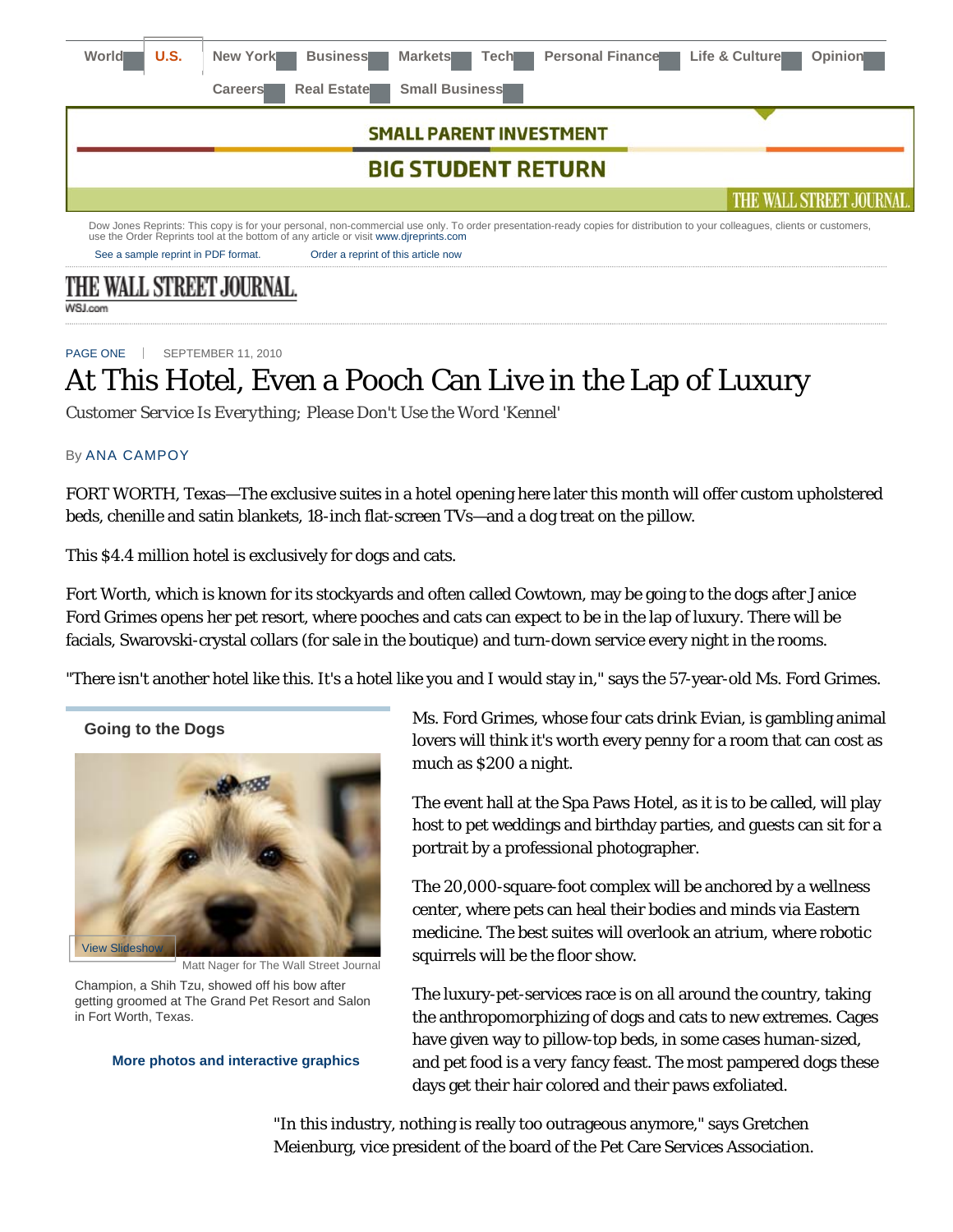

A PAMPERED PET

The Grand Pet Resort and Salon.

Her trade group, formerly known as the American Boarding Kennels Association, stopped using the word "kennel" two years ago to better reflect the services that doting owners have come to expect.

The industry has more than doubled in size since 2000, to \$4.4 billion in 2008, according to the latest consumer-expenditure survey conducted by the Bureau of Labor Statistics. Michael Dillon, an industry consultant, expects that figure to grow to \$5.10 billion by 2011.

Still, pet luxury can be a dog-eat-dog business. In Dallas, a \$10 million dollar indoor park, where dogs could run in an air-conditioned environment by day and sleep together in a king-size bed at night, closed earlier this summer. Owner Kelly Acree says the recession forced her to scrap some of the services she had envisioned, including a restaurant. Without that revenue, the overhead was too high, she says, although she hasn't given up on the idea. She's now looking into smaller neighborhood parks.



Matt Nager for The Wall Street Journal Sadie, a Shih Tzu mix, received a blueberry facial at

Even shelters are upping their standards. At the SPCA of Texas, in Dallas, potential adoptees lounge in rooms with human furnishings; one room is called "Chateau Chardonnay."

"You want to be able to show these animals in a better light," says James Bias, the shelter's president.

The switch to more human-friendly digs required some tinkering. After dogs chewed up the couches, Mr. Bias bought heavy-duty outdoor furniture.

At the Grand Pet Resort and Spa, Ms. Ford Grimes's main competitor in Fort Worth, owner Steve Hotchkiss had to adjust the programming shown on the pet suite TVs after dogs attacked

the screens. Apparently they found the squirrels and birds too realistic.

Dr. Hotchkiss, a veterinarian, says he invested \$1.5 million to build his hotel, and lost \$200,000 over the first two years. Now he's making a return on investment of 10%, he says.



From fashion boutiques and swimming pools to luxe suites with flat screen TVs, pet hotels are offering the kinds of amenities once reserved for the animal at the other end of the leash. Ana Campoy reports.

shaped pool.

What has kept him in business, he says, is service.

Terri DeSio, a 51-year-old attorney, says she is happy to pay for her Great Dane-Labrador mix, Beau, to stay at the Grand. The hotel went to such lengths as changing him into his "swimsuit," a sturdy red collar, on pool day, and arranging for a cake and treat bags for his birthday party earlier this year. "It's kind of silly, and I do have a life, but I have this dog and I'm very fond of him," she says.

If providing good service means fetching chicken salad from Whole Foods for a finicky eater, the Grand staff does it. Other services he offers are 10-minute PDAs (personal displays of affection) for \$8 and, for \$20, a 30-minute swim in the dog-bone

Ms. Ford Grimes, who wears a diamond-encrusted Hello Kitty ring and a matching gold watch, scowls at the notion of charging for affection. Love is included, she says, in the \$65 or more guests will be paying for a room at Spa Paws Hotel.

Fashion-minded dogs can choose from a variety of pricey European couture offerings at the hotel's boutique. Ms. Ford Grimes, who made her money from leasing cars, recently tried some of the outfits on her Imperial Shih Tzu,